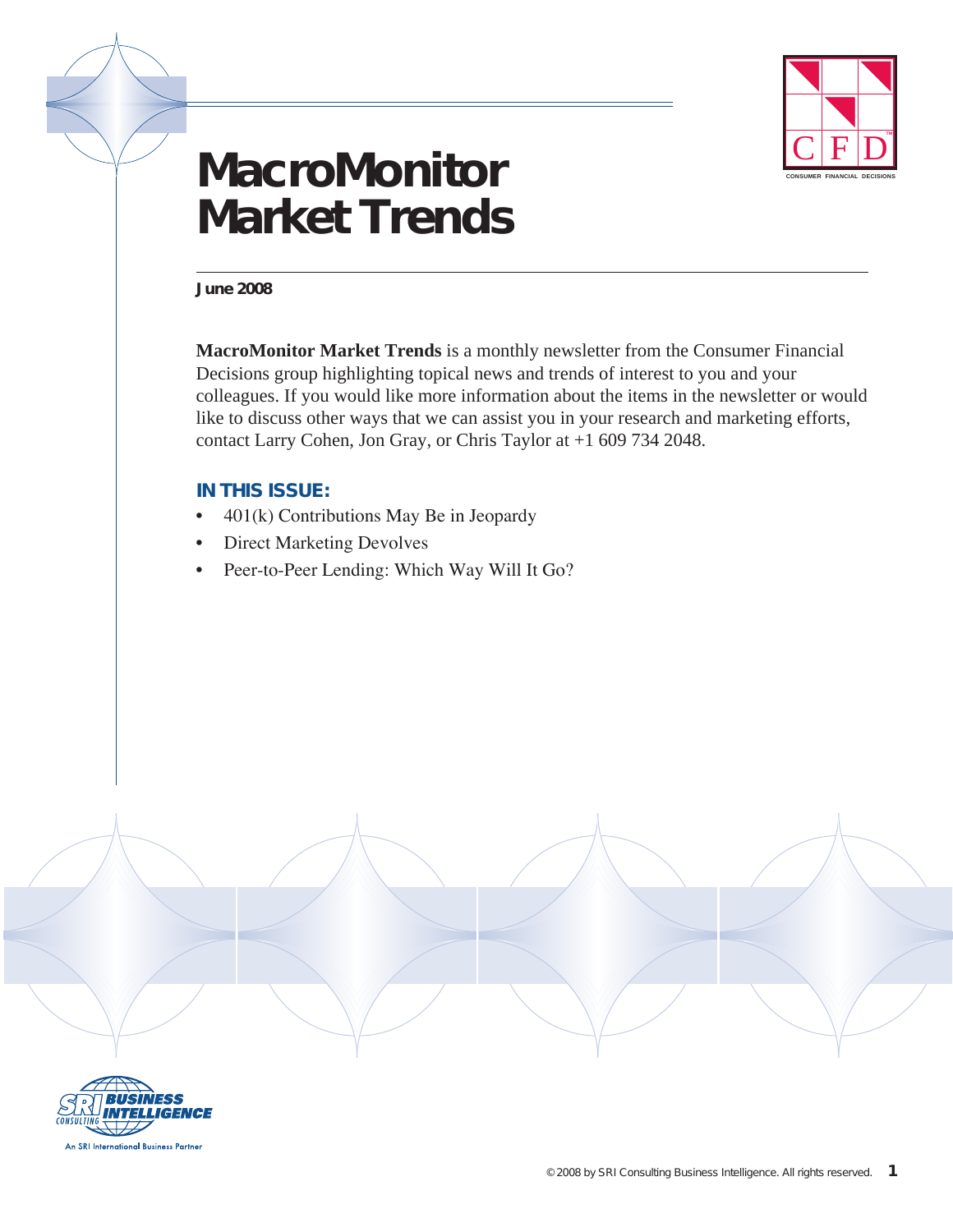# **401(k) Contributions May be In Jeopardy**

**MacroMonitor** data show a decline in the incidence of owners' contributing to their 401(k) plans between 2002 and 2006. Because the current economic stress is much worse than it was two years ago, 401(k) contributions likely are taking an even more significant hit now, as households reprioritize and take care of basic necessities at the expense of saving for retirement. Already, various industry representatives are reporting a noticeable increase in employees' taking out loans against their retirement funds and reducing their current contributions.

Among the estimated 52 million U.S. households with a salary-reduction plan (SRP) in 2006, almost one-third indicate that they did not contribute to their plan in the previous year. In comparison, just less than 20% of salary-reduction–plan owners did not contribute in 2002 and 2004. Among owner households with less than \$50,000 in household income, the situation is more extreme. In 2006, two-thirds did not contribute to their SRPs during the previous year: an 80% jump from 2002, when only 36% did not contribute.





Base: Household Owns Salary-Reduction Plan

Source: The **MacroMonitor**

### **Direct Marketing Devolves**

In their never-ending quest to sell more products while spending less, financial institutions use mail, telephone, and Internet offers for marketing their products and services—a practice that has not lost its attraction. However, of the 17 financial products that the **MacroMonitor** measures in its direct marketing section of the biennial questionnaire, credit cards are the only product that consumers obtain in any significant numbers through direct offers. In most recent years, more than half of all U.S. households obtained credit cards through direct offers. And the trend for obtaining credit cards directly, as one can expect of a mature channel, has been declining since 2002. The trends for obtaining other products directly, however, are generally up since 1994.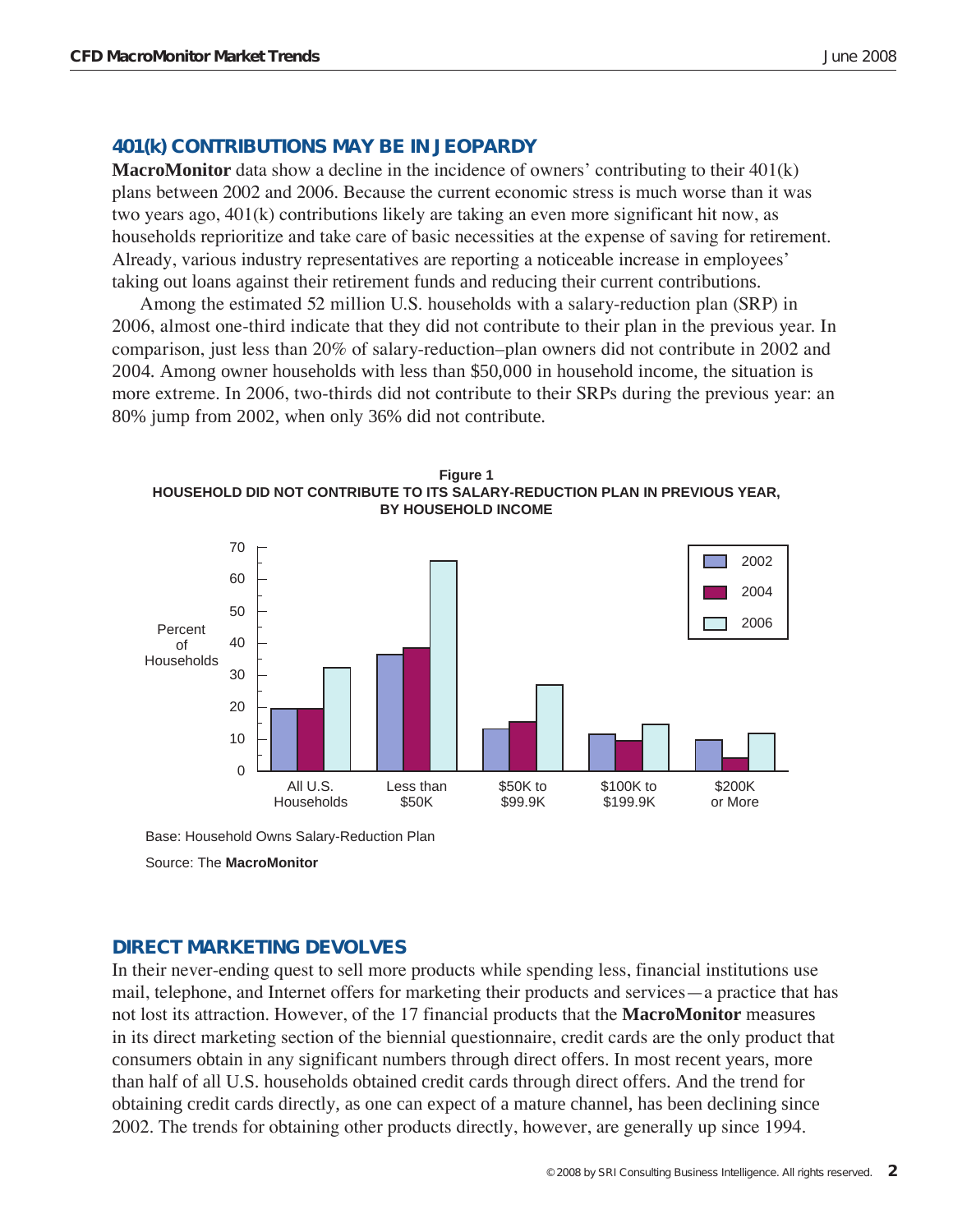For some products, the increases are more than for others, even though all the current levels of acceptance are by a mere minority of consumers.



**Figure 2 FINANCIAL PRODUCTS AND SERVICES THAT HOUSEHOLD OBTAINED DIRECTLY\***

Base: All U.S. Households

\* Before 2002, data cover obtaining products and services by mail and phone in the past five years. From 2002 on, data are for obtaining them by mail, phone, and the Internet in the past two years.

#### Source: The **MacroMonitor**

As the pervasiveness of financial offers continues unabated—via weekly telephone solicitations (typically at dinner time), via mail almost daily, and via the Internet virtually hourly—consumers' receptiveness to direct marketing has gradually increased. This receptiveness is led by credit cards, for which, in 2006, more than two-thirds of consumers would consider accepting a direct offer. None of the other 16 financial offerings, however, have achieved this level of receptiveness. Considerably fewer than half, and in most cases fewer than a quarter, of households would consider obtaining any one product or service through direct means in 2006.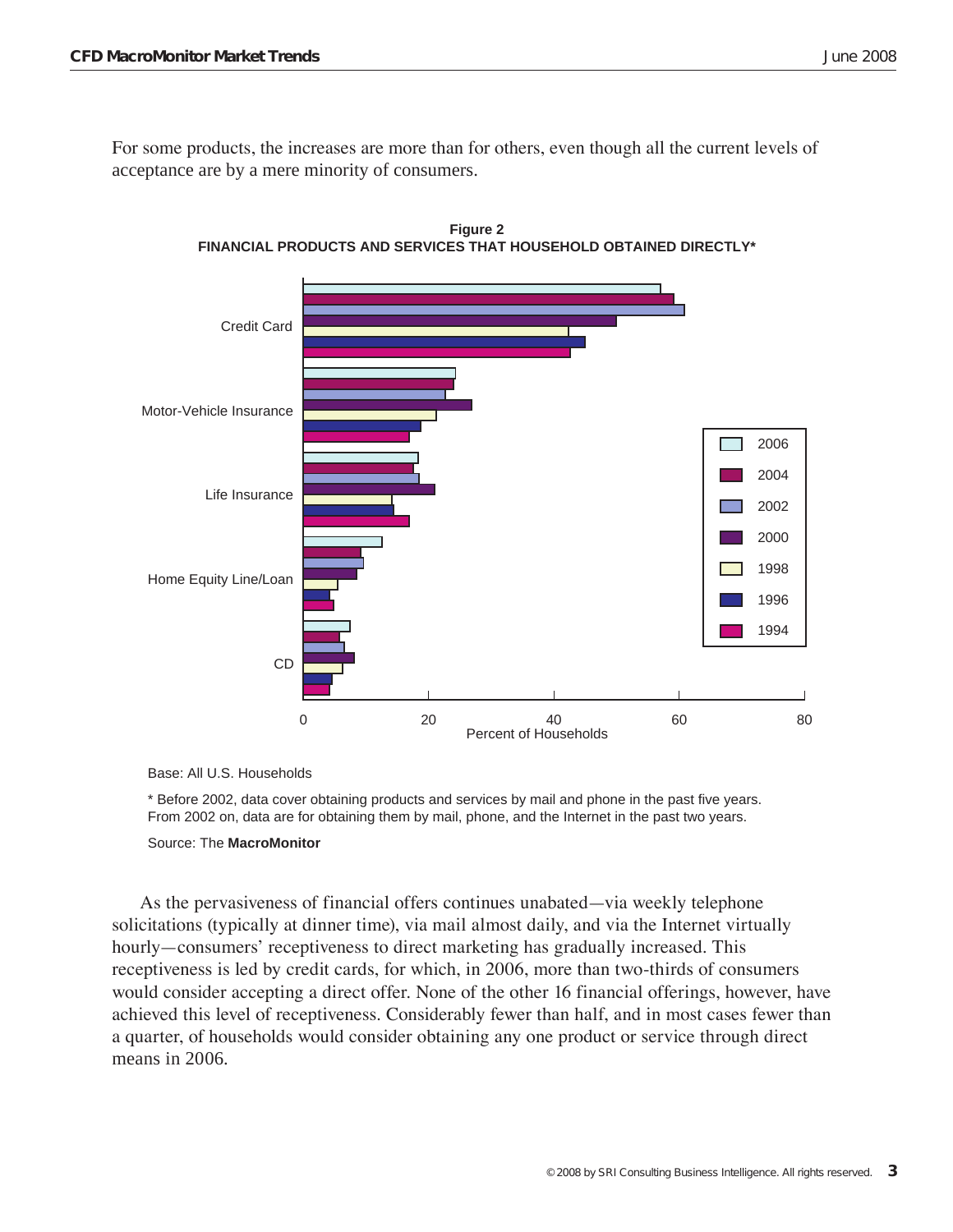

**Figure 3 FINANCIAL PRODUCTS AND SERVICES THAT HOUSEHOLD MIGHT OBTAIN DIRECTLY**

Source: The **MacroMonitor**

Perhaps most revealing is the fact that, for most of the 16 financial products and services other than credit cards that we measure, data show that consumers' insistence on face-to-face contact has resisted massive direct marketing efforts by financial companies. The need for in-person contact in order to obtain a financial product or service has diminished only very gradually and remains necessary for more than half of all households.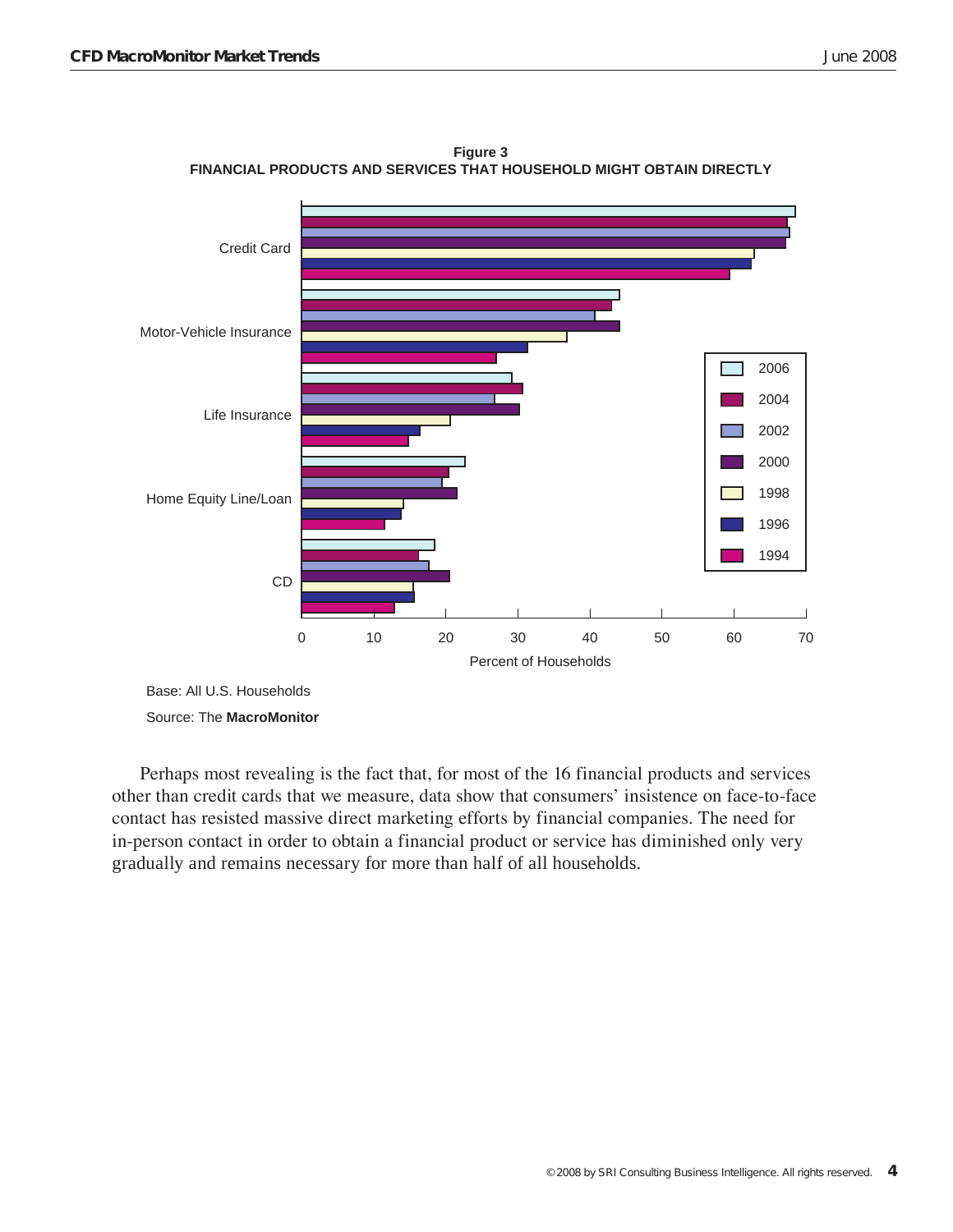

**Figure 4 FINANCIAL PRODUCTS AND SERVICES THAT HOUSEHOLD WOULD OBTAIN FACE-TO-FACE ONLY**

Base: All U.S. Households Source: The **MacroMonitor**

In the current economic environment, consumers' reticence about and resistance to dealing with their financial needs, except when those needs become immediate, remain high. It is easy for consumers to ignore direct marketing efforts. Financial institutions that rely on direct marketing may be willing to incur the cost of being pervasive, just to be certain that the offer is in front of the consumer at the moment when the need becomes evident and immediate. However, the generally assumed cost advantage of direct marketing—in comparison with the more expensive cost of in-person marketing—may be disappearing along with its effectiveness. In the current mature market environment—as many institutions examine the advantages of bundling, cross-selling, and redesigning marketing methods to gain consumers' acceptance judicial use of personal-contact marketing may prove an effective differentiator. The dynamic of using personal interaction to elicit what the consumer's immediate needs are and then providing a solution to meet those needs increases the likelihood of making a sale and enhances the quality of the interaction and the reputation of the intermediary and the represented institution—all key differentiators for a mature marketplace offering commodity-like products.